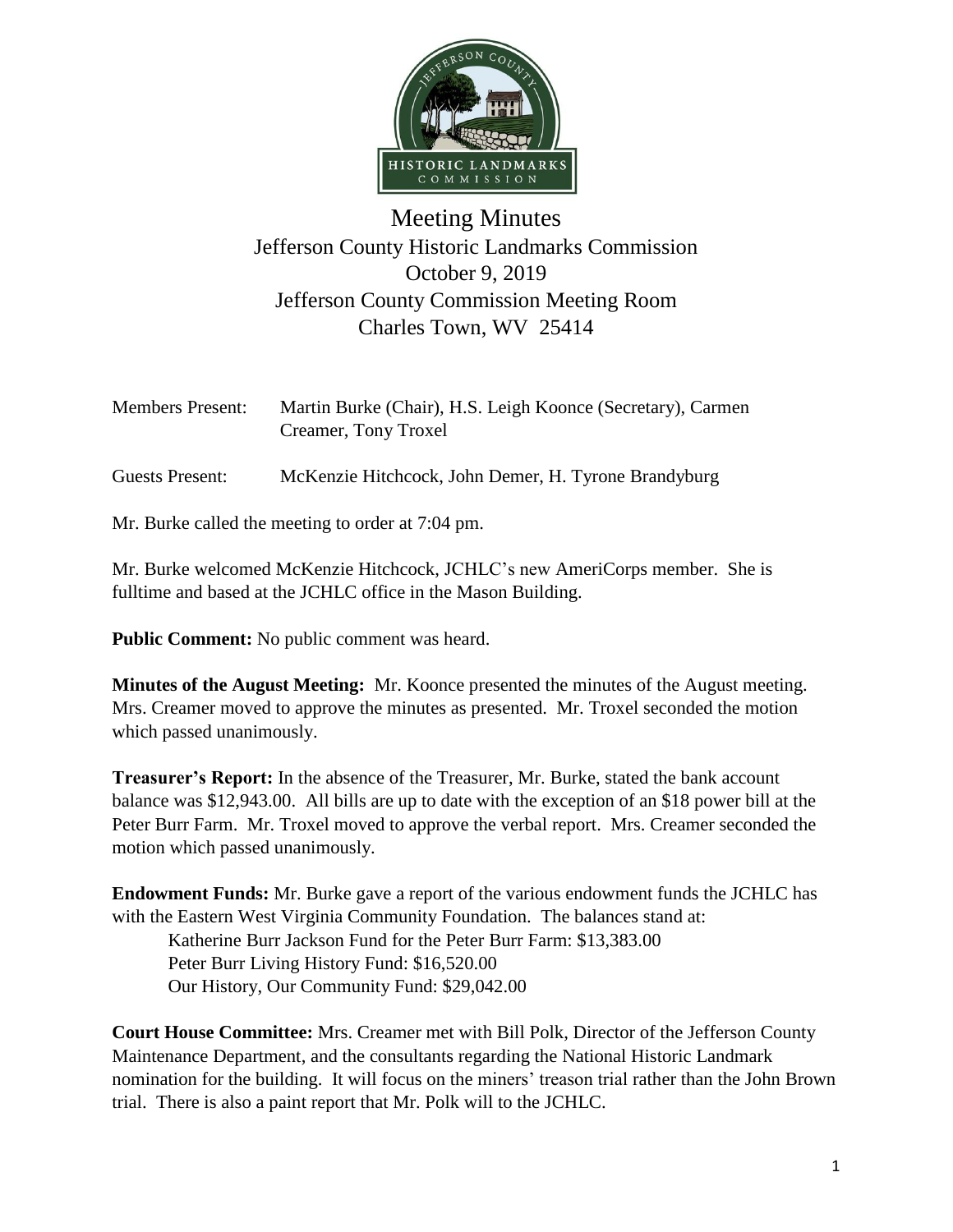**Status of National Register Nominations:** Mr. Demer gave a report pertaining to the various nominations. There has been no change since the last meeting. Mrs. Creamer indicated she is interested in adding an archaeological portion to the nomination for *The Rocks* and pursuing it being declared an archaeological site as well. Mr. Demer and Mrs. Creamer will coordinate and report back.

Mr. Demer introduced H. Tyrone Brandyburg, Superintendent of the Harpers Ferry National Park.

**Status of Zoning and 106 Reviews:** Mr. Burke stated the proposed Washington Landing Apartment Complex is in the Charles Town city limits but it will be in the viewshed of a National Register property in the county. Mr. Horter has contacted the Charles Town Planning Commission and suggested some additional screening around the proposed buildings.

**Rt. 340 Extention:** Mr. Burke reported that Mr. Horter was in touch with the WVDOH. They are requesting the agreement be amended to reflect the substitution of one of the four properties to be nominated to the National Register.

**Poor Farm/Snow Hill:** Mr. Burke has been in contact with Mike Lowery pastor of the Rock Spring Church about taking ownership of the property and building and is awaiting their decision. There will be an easement placed on the property and the JCHLC will be involved in the renovation process. Mr. Burke will circulate the draft preservation easement when a decision is reached.

**Peter Burr Farm:** Mr. Burke is still looking for contractors to replace the roof on the utility building.

**JCHLC Promotion:** Mr. Burke has been in touch with Jen Rolston at Eden Designs to request a draft design and cost estimate for a table display for future events, like the JC Fair and JC Historical Society picnic, and street fairs.

**Duffields Depot:** Mr. Burke reported there is ongoing work to ensure the building is sealed up. The Stewart Mosby Historical Society stopped at the site during a recent bus tour. Mr. Burke is seeking estimates from masons to infill the east wall to cover up a non-original doorway.

**Shepherdstown Battlefield:** Mr. Burke has spoken with the American Battlefield Trust about the Shepherdstown Battlefield boundary expansion and whether or not this is a good time to approach the United States Senate about a boundary expansion. The ABT indicated in the affirmative.

**Coyle Cemetery:** A mason, Raymond Lind, was hired and is working on the cemetery wall with a completion date of Thanksgiving.